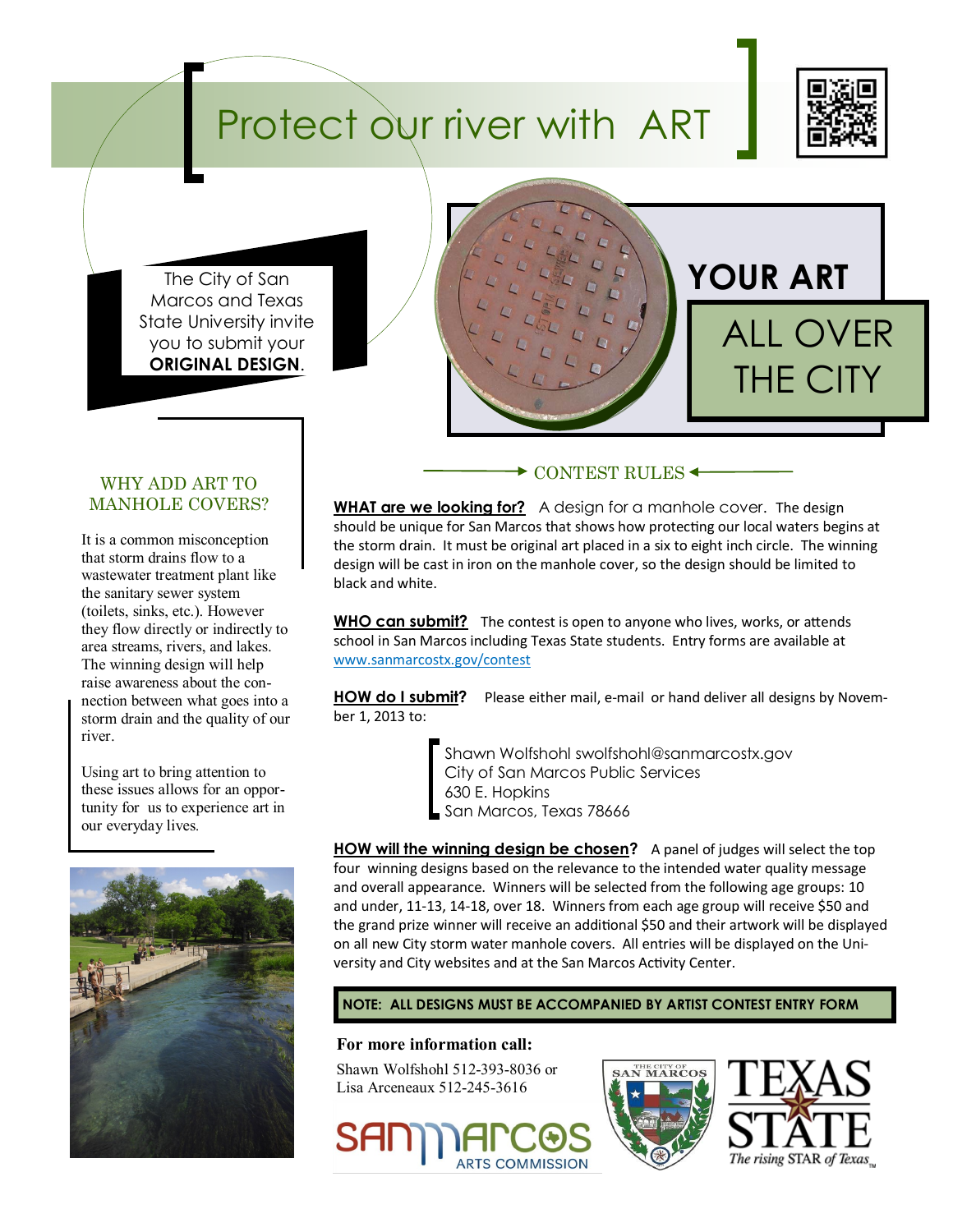## **Storm Water Manhole Cover Contest Entry Form**

| <b>2013 Art Contest Entry Form</b>                                                                       |                                                                                                                                                                                                                                                                                                                                                                                                                                       |
|----------------------------------------------------------------------------------------------------------|---------------------------------------------------------------------------------------------------------------------------------------------------------------------------------------------------------------------------------------------------------------------------------------------------------------------------------------------------------------------------------------------------------------------------------------|
| <b>Artwork Title:</b>                                                                                    | <u> 1989 - Johann Barn, amerikansk politiker (</u>                                                                                                                                                                                                                                                                                                                                                                                    |
| <b>Artist Name:</b>                                                                                      | $\overline{\phantom{a}}$ Age:                                                                                                                                                                                                                                                                                                                                                                                                         |
|                                                                                                          |                                                                                                                                                                                                                                                                                                                                                                                                                                       |
|                                                                                                          |                                                                                                                                                                                                                                                                                                                                                                                                                                       |
|                                                                                                          |                                                                                                                                                                                                                                                                                                                                                                                                                                       |
| <b>Artist Signature</b>                                                                                  | I understand that my artwork will become property of the City of San Marcos and that my artwork will be<br>displayed on manhole covers and curb inlet markers. I understand that the City has the right to slightly<br>alter my art if necessary to put it in a format for metal media. My artwork, name and photo may also<br>appear in area media releases, and may be used in future promotions for storm water awareness.<br>Date |
|                                                                                                          |                                                                                                                                                                                                                                                                                                                                                                                                                                       |
| Youth Artist – Section must be completed by all artists under the age of 18.<br>Parent or Guardian Name: |                                                                                                                                                                                                                                                                                                                                                                                                                                       |
|                                                                                                          | School:<br>Grade:                                                                                                                                                                                                                                                                                                                                                                                                                     |
|                                                                                                          | Teacher Name:                                                                                                                                                                                                                                                                                                                                                                                                                         |
| Parent Signature                                                                                         | Date                                                                                                                                                                                                                                                                                                                                                                                                                                  |